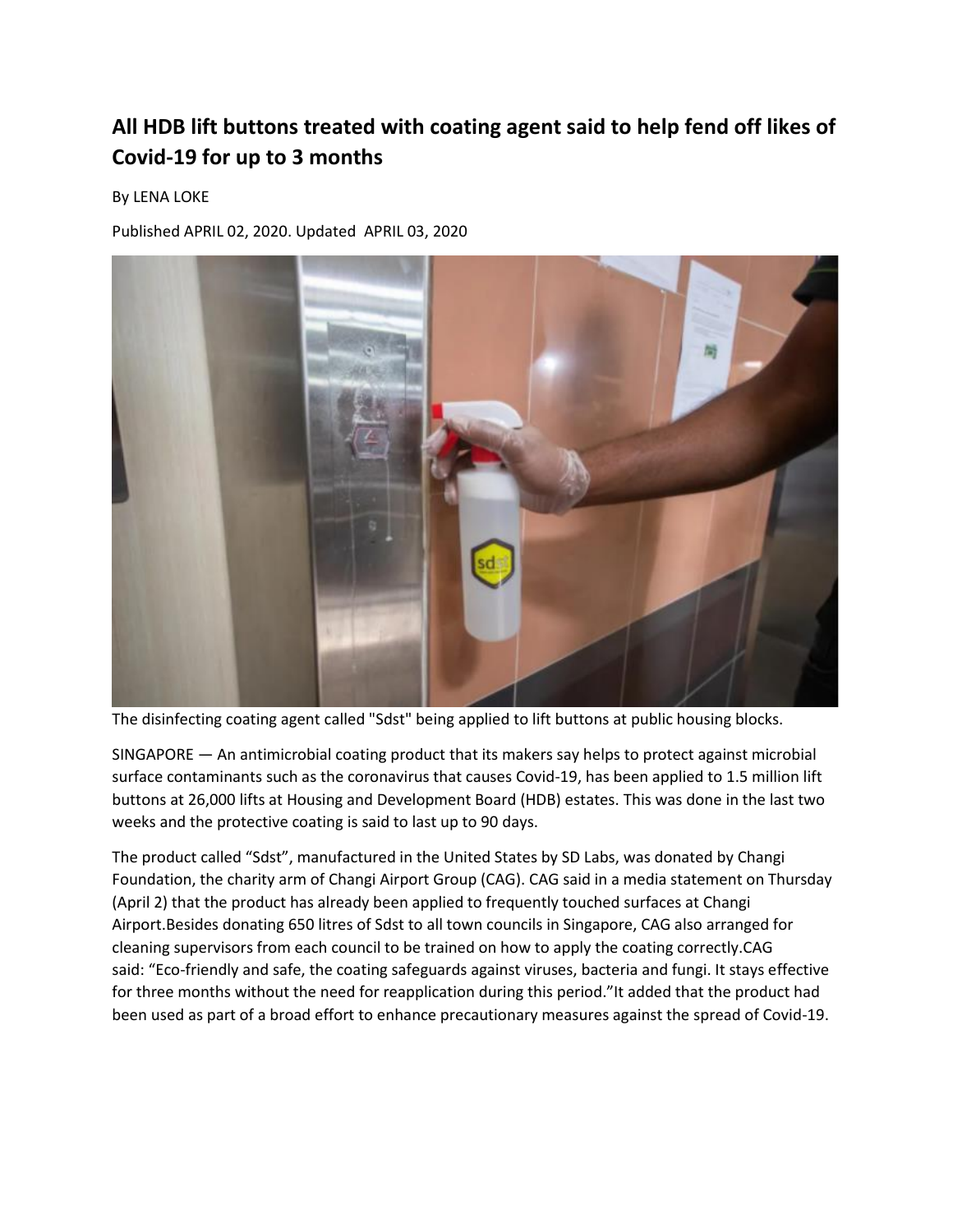

To ensure proper application of the self-disinfecting coating, Changi Airport Group conducted training for all conservancy staff members. Photo: Changi Foundation

Mr Jayson Goh, CAG's managing director of airport operations management, said: "Through this initiative together with the town councils, we want to share the benefits of the coating with the wider Singapore community."He added: "This additional layer of protection will complement existing steppedup cleaning efforts by the town councils and help raise the hygiene level at common areas like the lifts of public housing." The coating solution, distributed by SUTL EnvironTech, has been used at areas with high-touch points in Changi Airport since February this year.CAG said: "Sdst is a broad-spectrum coating comprising a modified quaternary ammonium compound. Approved by the United States Environmental Protection Agency, its self-disinfecting function mimics antimicrobial compounds which kill germs upon contact."

Upon contact with germs, Sdst causes physical rupturing of their outer cell membrane and prevents them from being infectious, providing an added layer of protection on top of increased cleaning and disinfecting. It can also remain effective for three months without reapplication, even with repeated scrubbing, CAG claimed.Dr Teo Ho Pin, co-ordinating chairman of town councils under the ruling People's Action Party, said that the use of this self-disinfecting coating on lift buttons will further reduce bacteria and virus transmission."As hard objects may scrape the coating off, we seek users' cooperation not to press the buttons with pointed objects such as keys," he advised. The CAG media statement provides a link to a fact sheet about Sdst, written by Dr Yeo Wee Ming, a Singaporean microbiologist and the managing director of SUTL EnvironTech, which is part of the wider SUTL group located along Pasir Panjang Road.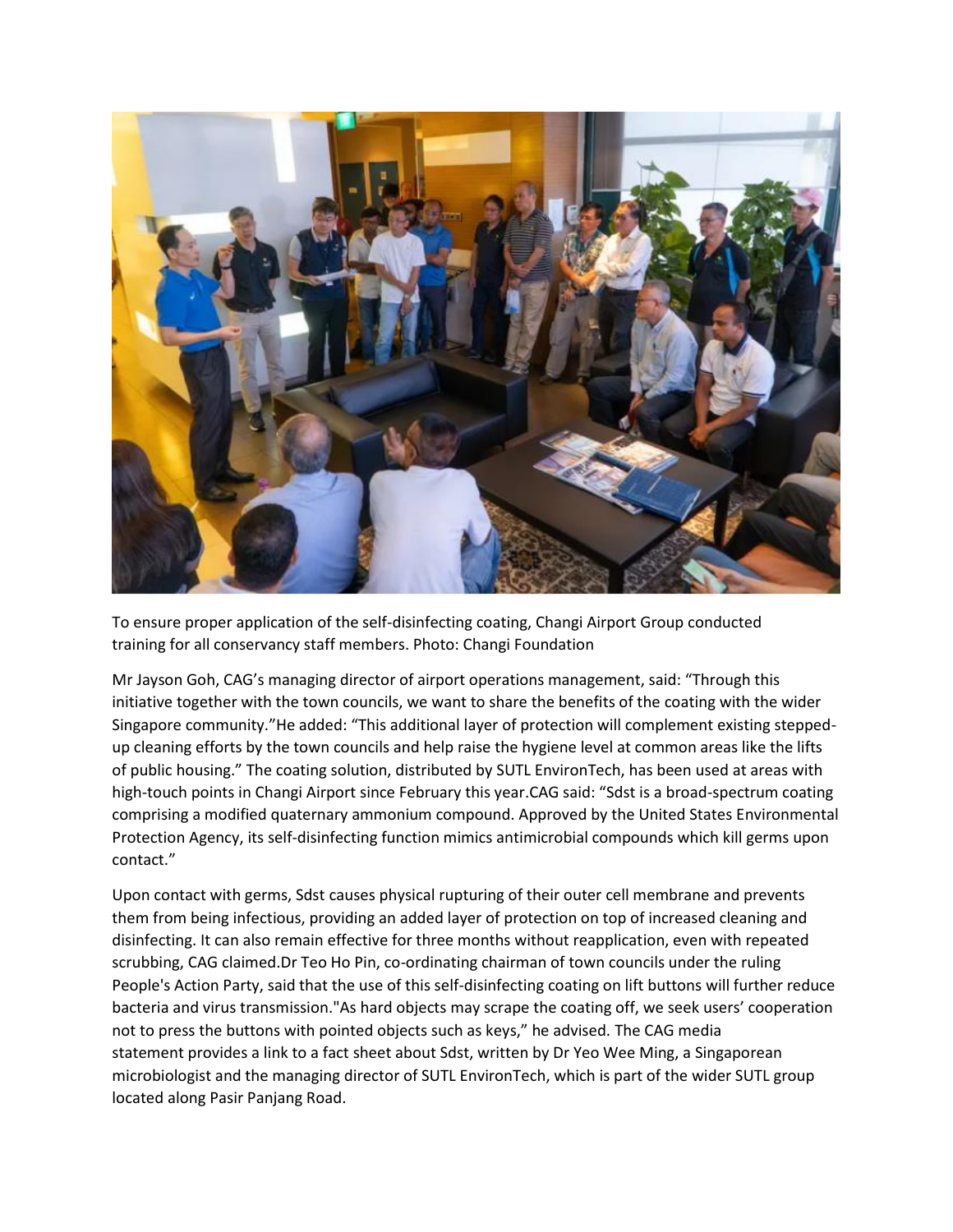

Dr Yeo Wee Ming, a Singaporean microbiologist, the managing director of SUTL EnvironTech which distributes the United States-made Sdst product in Singapore. Photo: Sdst

The SUTL website states that Dr Yeo was awarded his PhD from the department of microbiology at the National University of Singapore.

Before SUTL EnvironTech, he was with Cornell University in the US as an academic staff member at the College of Veterinary Medicine.Sdst is developed by SD Labs in Terryville Connecticut. Dr Yeo is listed on the website as an advisor to SD Labs. The website also includes a safety sheet relating to Sdst.In an online statement about Sdst, Dr Yeo provided the following material:

## **Why is Sdst effective against Covid-19?**

Sdst contains a special antimicrobial active that is very persistent as well as effective against bacteria, fungi and viruses (as compared to antibacterial products which protect only against bacteria). Sdst also contains the National Environment Agency-recommended ingredients (eg. quaternary ammonium compound) that are proven to be effective against Covid-19 and similar strains of coronavirus.

Sdst molecularly bonds to any surface semi-permanently and imparts antimicrobial activity to the treated surface. This physically controls and ruptures the target organism's cell membrane on contact, effectively killing the microbe.

Sdst has been tested to be effective against the H1N1 (flu virus), as well as against the norovirus (nonenveloped).